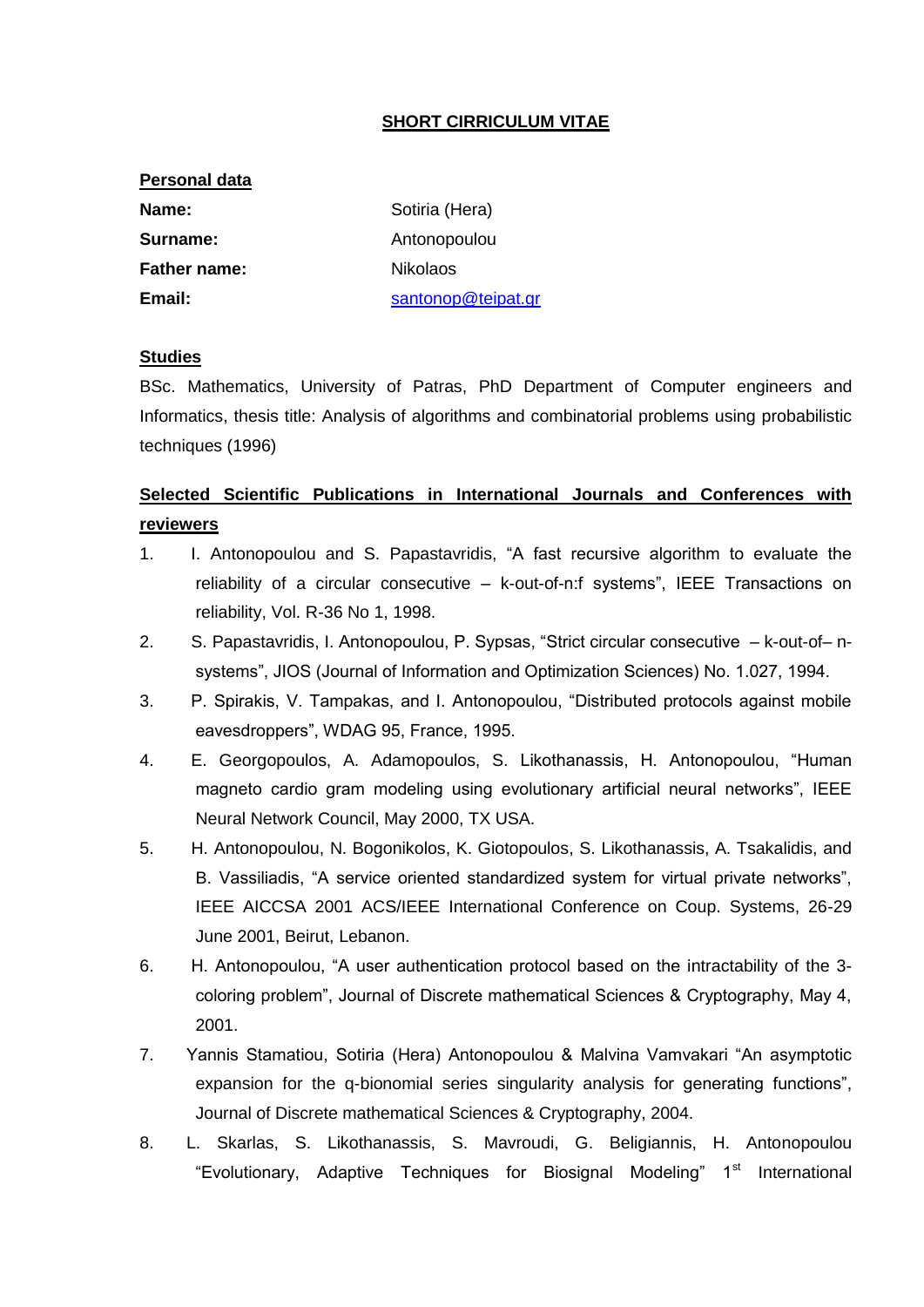Conference "FROM SCIENTIFIC COMPUTING TO COMPUTATIONAL ENGINEERING" Athens Greece 8-10 September 2004.

- 9. H Antonopoulou "On Threshold properties", Journal of Discrete mathematical Sciences & Cryptography, 2004, vol 7, No 2. pp. 249-254, August 2004.
- 10. Kavalieratou E., Stamatatos S. Antonopoulou H. "Machine-printed from handwritten text discrimination", 9<sup>th</sup> International Workshop on Frontiers in handwriting recognition" IWFHR – 9 JAPAN, October 2004.
- 11. E. Kavallieratou, H. Antonopoulou, "Cleaning and Enhancing Historical Document Images", in Advanced Concepts for Intelligent Vision Systems, Springer-Verlag 3708, pp. 681-688, 2005
- 12. Voyiatzis I., Kavvadias D., Antonopoulou H., Sinitos S., "Reliability considerations in Mobile Devices", 3rd ACM International Mobile Multimedia Communications Conference, 2007(article no 51).
- 13. I Voyiatzis I., Antonopoulou H., "Decoder-based Decompression for test sets containing don't cares", in IEEE Conference on Design and Technology of Integrated Systems in Deep Submicron Technology (DTIS 2007)
- 14. Voyiatzis I., H. Antonopoulou, C. Efstathiou, "A Low-Cost Optimal Time SIC Pair Generator", 6<sup>th</sup> IEEE East-West Design and Test Symposium (EWDTS), 2008.
- 15. Voyiatzis I., Antonopoulou H., Efstathiou C., «Output Response Compaction in RASbased Schemes", IEEE International Conference on Design & Technology of Integrated Systems in Nanoscale Technology, 2009.
- 16. I. Voyiatzis, Th. Haniotakis, C. Efstathiou, H. Antonopoulou, A Concurrent BIST architecture based on Monitoring Square Windows, IEEE Conference on Design & Techology in Nanoscale Era, 2010.
- 17. H Antonopoulou, N Glinos, Y Stamatiou", An identity derived from the solution of a class of a differential equations for the evolution of a key agreement protocol" Journal of Discrete mathematical Sciences & Cryptography vol 14 ,n6, pp 515-520,Dec 2011.
- 18. D. Kavvadias, S. Sinitos, I. Voyiatzis, H. Antonopoulou, C. Efstathiou, On Embedding Test Sets into Hardware Generated Sequences, Panhellenic Conference on Infromatics, IEEE Proceedings, Tripolis, Greece, 2010.
- 19. I. Voyiatzis, C. Efstathiou, H. Antonopoulou, G. Saousopoulos, K. Galanou, "Low-Overhead Two-dimensional test pattern generation", 6th IEEE Conference on Design and Technology of Integrated Systems in nanoscale era, DTIS 2011.
- 20. I. Voyiatzis, C. Efstathiou, H. Antonopoulou, « A Novel SRAM-Cell based Input Vector MOnitoring Concurrent BIST architecture», IEEE European Test Symposium, Trondheim, Norway, May 22-28, 2011.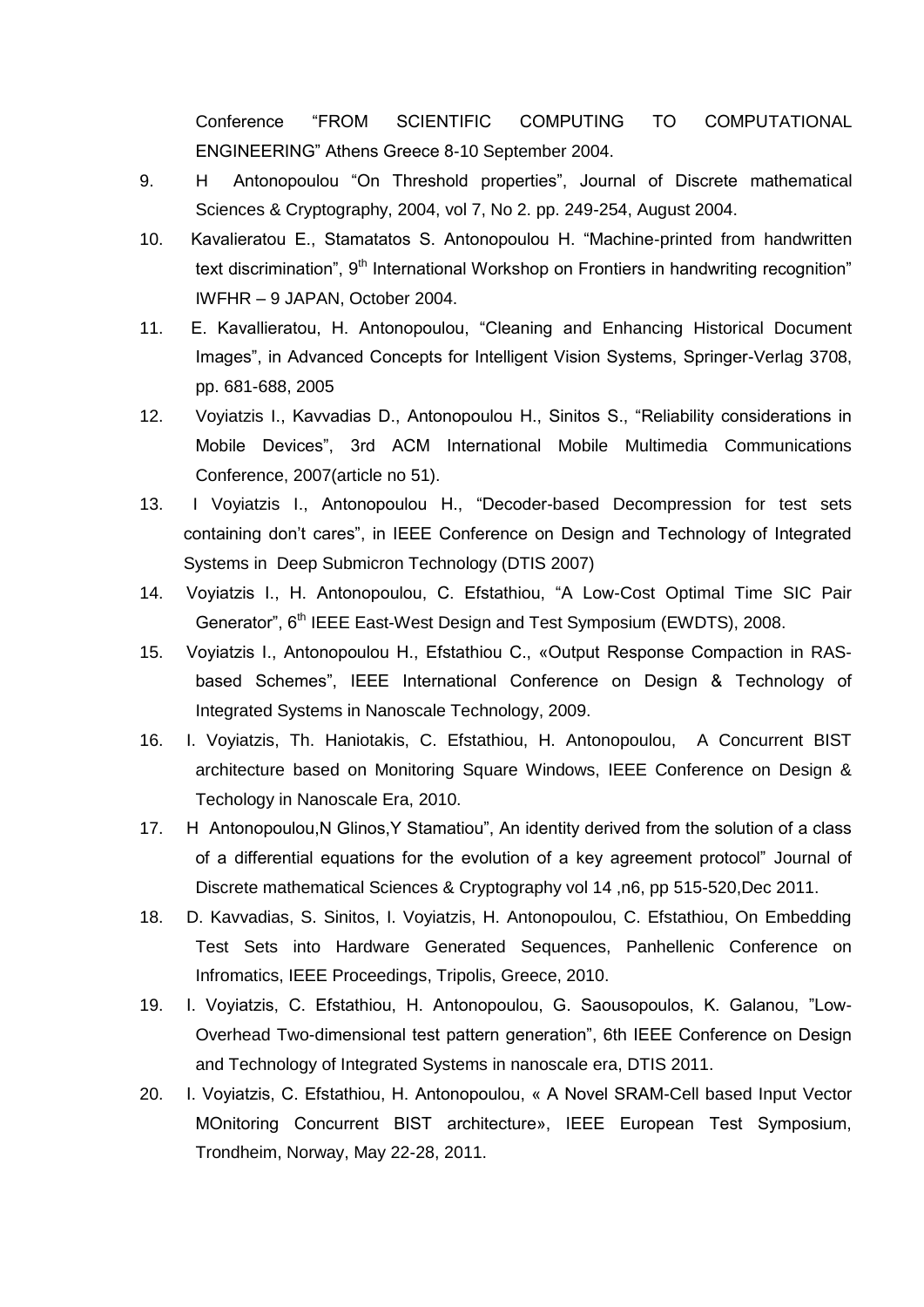- 21. I. Voyiatzis, H. Antonopoulou, C. Efstathiou, "A Low-Cost Optimal Time Sic Pair Generator", Radioelectronics & Informatics, № 4 (51), September – December 2010.pp 21-27,ISSN 1563-0064
- 22. I. Voyiatzis, Costas Efstathiou, Hera Antonopoulou, Athanasios Milidonis, "An Arithmetic Module-Based BIST Architecture For Two-Pattern Testing", [Computers & Digital Techniques, IET](http://ieeexplore.ieee.org/xpl/RecentIssue.jsp?punumber=4117424) (Volume:6 , [Issue: 4 \)](http://ieeexplore.ieee.org/xpl/tocresult.jsp?isnumber=6330953) July 2012 Pages:195 - 204 ,ISSN :1751-8601
- 23. K Moutafi,P Vergeti,C Alexakos,K Dimitrakopoulos,H Antonopoulou,S Likothanasis, "Mining Student learning behavior and self-assessment for adaptive learning management system",EANN 2013,CCIS 384.pp 70-79,2013.© Springer-Verlag Berlin Heidelberg 2013
- 24. Ioannis Voyiatzis, [Costas Efstathiou,](http://www.informatik.uni-trier.de/~%20ley/pers/hd/e/Efstathiou:Costas.html) [H. Antonopoulou,](http://www.informatik.uni-trier.de/~%20ley/pers/hd/a/Antonopoulou:H=.html) [A. Milidonis:](http://www.informatik.uni-trier.de/~%20ley/pers/hd/m/Milidonis:A=.html) An effective twopattern test generator for Arithmetic BIST. [Computers & Electrical Engineering 39\(](http://www.informatik.uni-trier.de/~%20ley/db/journals/cee/cee39.html#VoyiatzisEAM13)2): 398- 409 (2013)

The aforementioned research publications deals with over a hundred (100) cross references

## **Educational Experience**

- 1) Logic Programming, Department of Mathematics, University of Patras.
- 2) Algorithms and complexity Department of Mathematics, University of Patras.
- 3) Computational Theory Department of Mathematics, University of Patras.
- 4) Turing Machines, Department of Mathematics, University of Patras.
- 5) Expert systems and Artificial Intelligence, Department of Computer Engineering and Informatics, University of Patras.
- 6) Computer Programming and Languages, Department of Business Administration, Technological Educational Institute of Patras.
- 7) Computational Logic, Department of Computer Engineering and Informatics, University of Patras.
- 8) Introduction to Informatics, Hellenic Open University.

#### **Work Experience**

| $29/11/1994 - Today:$ |                                |  |  | Department of Business Administration, TEI of Patras, now |  |  |            |  |  |
|-----------------------|--------------------------------|--|--|-----------------------------------------------------------|--|--|------------|--|--|
|                       | serving as Associate Professor |  |  |                                                           |  |  |            |  |  |
| $21/6/1996 - Today:$  |                                |  |  | Research and Academic Computer Technology                 |  |  | Institute, |  |  |
|                       | Researcher.                    |  |  |                                                           |  |  |            |  |  |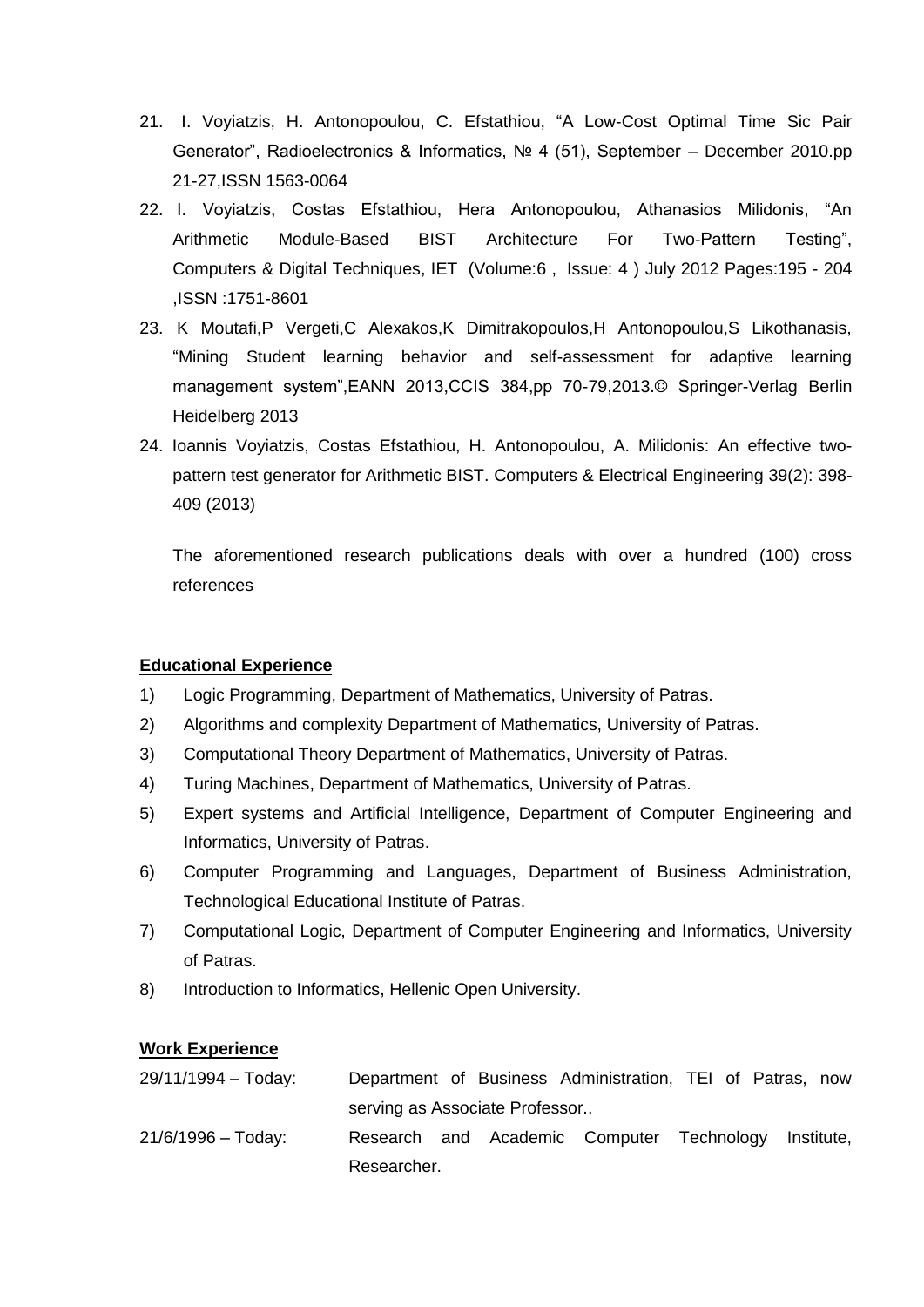| $1998 - Today:$        | Department of Computer Engineering and Informatics, University    |
|------------------------|-------------------------------------------------------------------|
|                        | of Patras, Visiting Professor.                                    |
| $2001 - Today:$        | Hellenic Open University, Teaching Professor, in Informatics      |
|                        | Course.                                                           |
| 1/09/08-30/8/2010:     | School of Business administration and Economics, TEI of Patras,   |
|                        | Dean of the School                                                |
| $1/9/2010 - 30/8/11$ : | Department of Business Administration, TEI of Patras, Head of the |
|                        | Department                                                        |
|                        |                                                                   |
| 1/09/11-09/09/12       | Dean of the Scool of Business Administration, TEI of Patras       |
|                        |                                                                   |
| 10/09/12-05/06/13      | Vice Rector TEI of Patras                                         |
| 01/10/13-30-09/15      | Vice Rector TEI W Greece                                          |

#### **Participation in European research projects**

- 1) TEXTILE:
- 2) Β.Ι.Ρ.

1

- 3) ALCOM
- 4) ALCOM IT
- 5) RPP, Risk Planning Process, EU Brite Euram, contact num, BRPM ct 98075.
- 6) EPEAEK, 2.2.2b, "Expansion of Higher Education TEI of Patras 2003-2006"
- 7) EPEAEK, 2.2.2b, "Expansion of Higher Education TEI of Patras 2007-2008"

#### **Studies in other Scientific Fields**

# **1. Advanced Practitioner Diploma in Clinical Hypnotherapy and Biorhythmic Psychotherapy (2012)**

The diploma is certified at a professional level (practitioner level) from the General Hypnotherapy Standards Council (GHSC). The GHSC is subsidised by the British Health Ministry and is an official professional institution in this sector of psychotherapy in Britain. Biothymiki Psychotherapy constitutes the most modern development of Subconscious-mind Therapies or Affect - Emotion Therapies.

2. Diploma **in Mental Health Counselling. European Certificate of Counsellor Accreditation from the European Association for Counselling (E.A.C.)**

www.eac.eu.com/about-eac